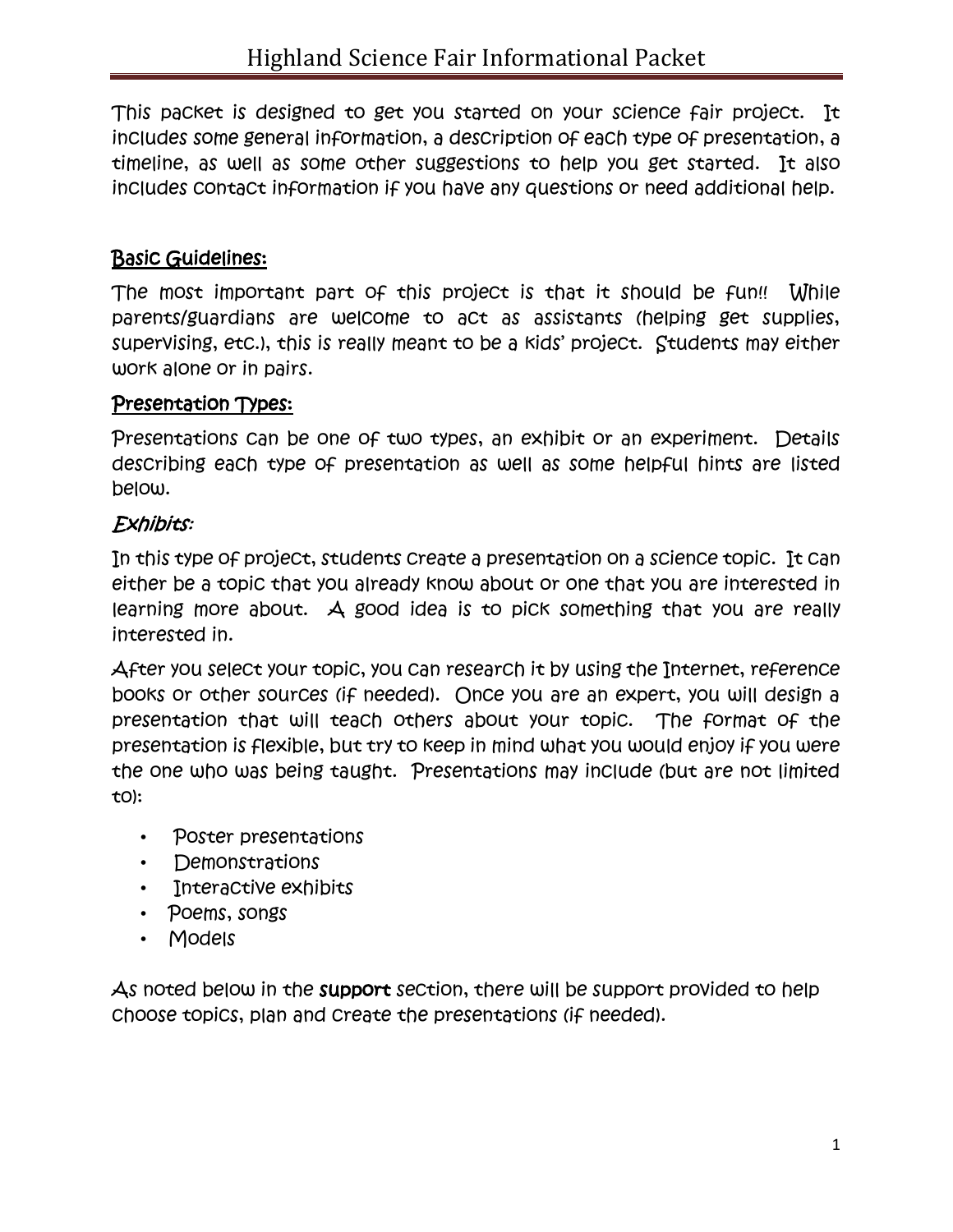## Experiments:

In this type of presentation, students design and execute a science experiment of their choice and present their results. The best way to start is to find a question that you are interested in exploring. While it may be tempting to look for a project idea online or from another source, this project will be more fun if the question comes from you!

Here are some things to consider when planning and executing your project

#### Picking your topic

- Think about what topics you are curious about
- Come up with a **testable** question about that topic
	- o Some examples include:
		- Do store brand cereals which are often cheaper taste worse than name brands?
		- Do new tennis balls bounce higher than old ones?
		- Does talking to plants make them grow taller?
		- **Is it harder to shoot a basket with one eye closed?**
		- Does the shape of an object affect how fast it falls?

#### Planning your experiment:

Once you have your question, you need to figure out a plan to test it. Some things to consider are:

- **Controlling variables:** 
	- $\circ$  Are you being careful that you are only investigating your target question? For example, if you are testing if new tennis balls bounce higher than older ones you need to use the same make of tennis balls or you won't know if any differences you find are due to a different brand and not just age.
- Collecting enough data:
	- $\circ$  You need to consider if your data is enough to make a convincing argument that your conclusion is valid. For example, testing the bounce heights of only one new and one old tennis ball are not as convincing as testing ten of each.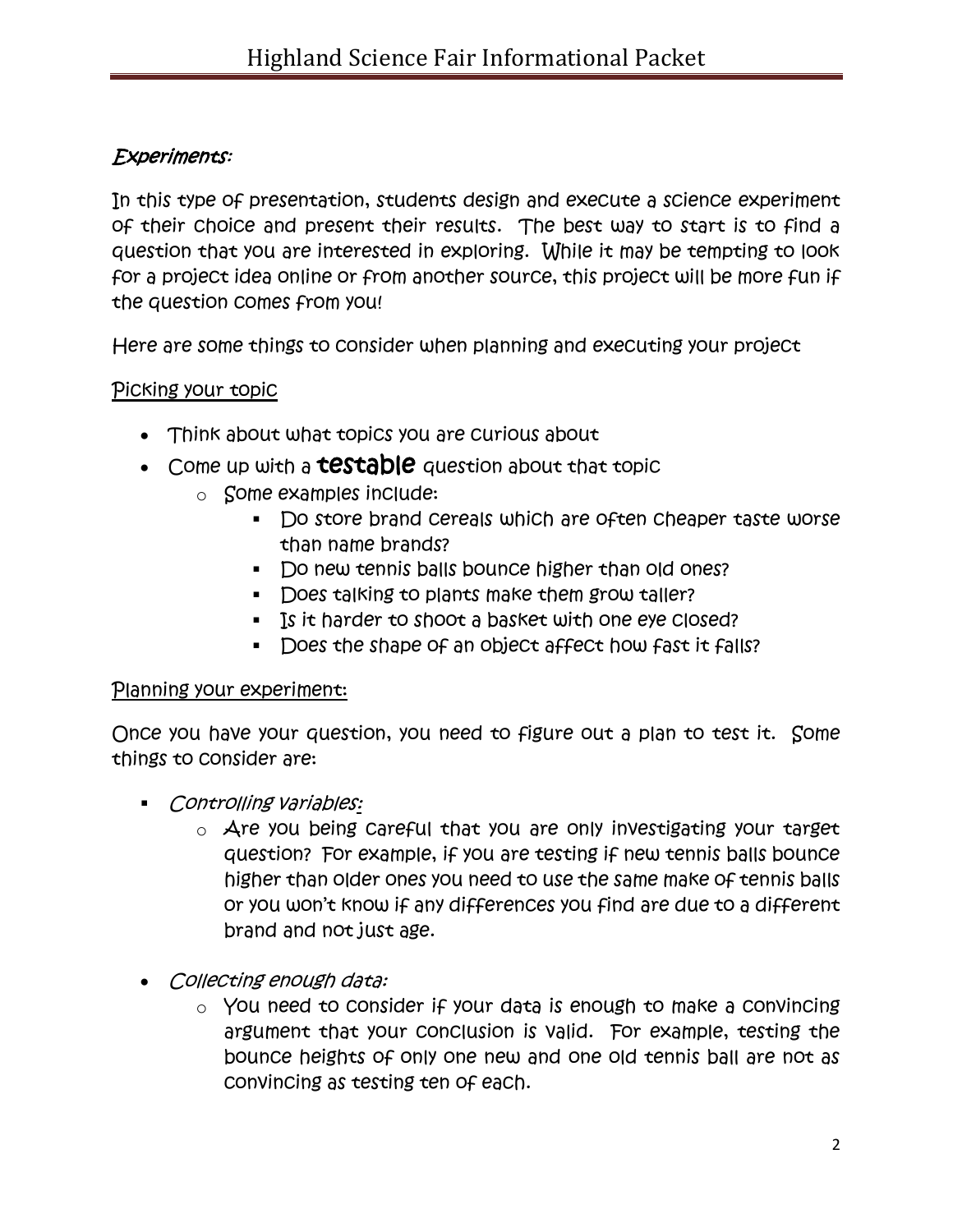## Making conclusions based on your data:

 You need to make sure that you are reporting what the data shows not just want you think will happen. For example, let's say you think new tennis balls should bounce higher but in your tests, a few of the older balls bounced higher than some of the newer ones. You cannot ignore this data. You need to report the mixed result (and maybe speculate some reasons why you saw what you did).

## Presenting your results:

- How you present your findings is flexible but it should include the following features
	- o Title
		- $\blacktriangle$  "Catchy" phrase describing your experiment
	- o Question under investigation
	- o Procedure
		- $\blacktriangleright$   $\blacktriangle$  description of what you did. If you think it will help, you may use visual aids (pictures, sample set-ups etc.)
	- o *Results* 
		- Make sure you present your results in a way that they can easily be understood (such as a table, graph etc.)
	- o Conclusion
		- **How would you answer your question based on your data? Make** sure you also include why you are making that conclusion

# Support:

If at any time you have any questions or are in need of some help, you may contact Denise Novick at [denisenovick@yahoo.com](mailto:denisenovick@yahoo.com) or (215) 657-2677.

Good general science links:

[http://www.exploratorium.edu/e](http://www.exploratorium.edu/)xplore

<http://www.learningscience.org/>

https://www.sciencebuddies.org/science-fair-projects/project-ideas